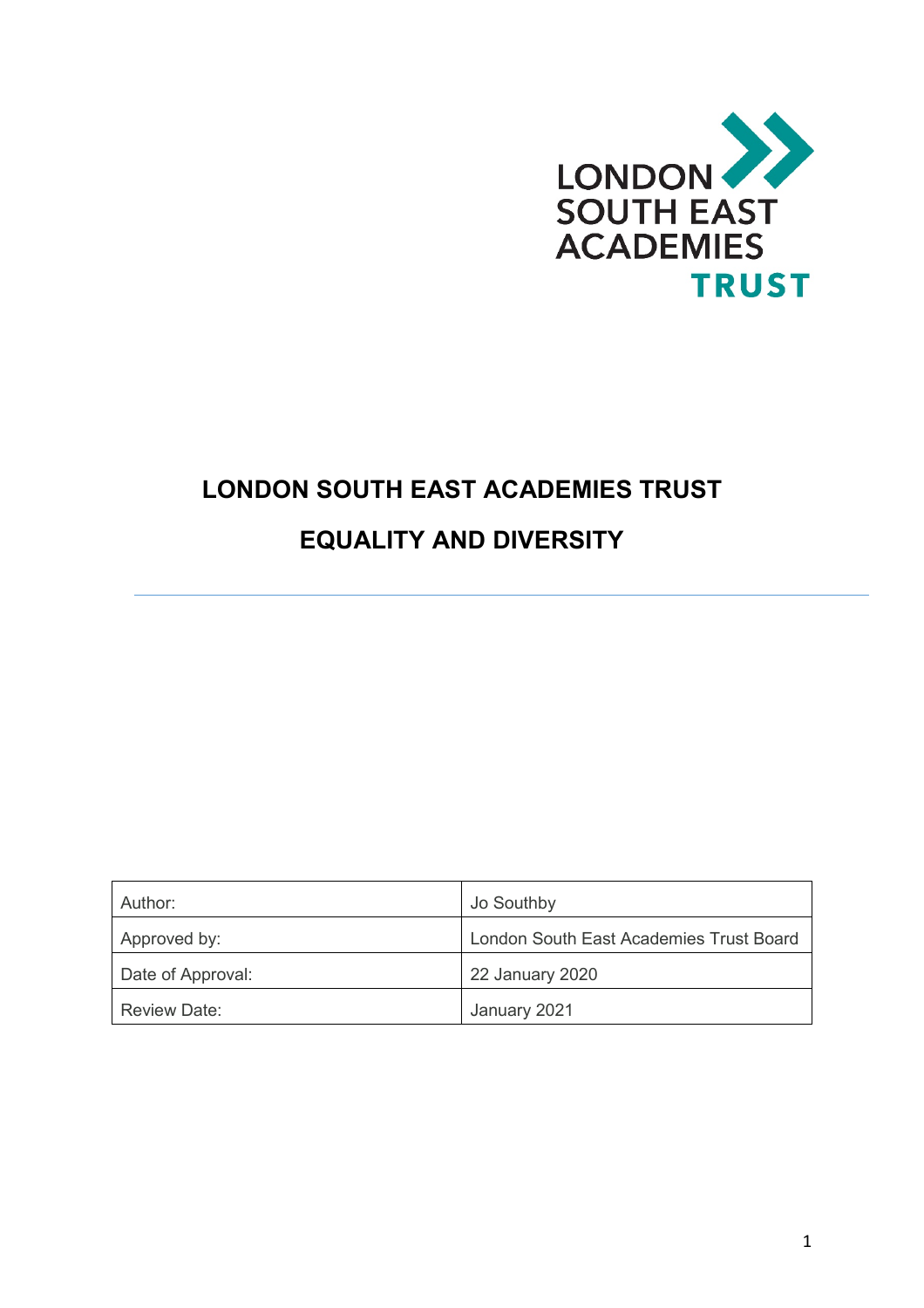## **LONDON SOUTH EAST ACADEMIES TRUST**

## **EQUALITY AND DIVERSITY**

### **EQUALITY DUTY STATEMENT**

#### **INTRODUCTION**

This document describes how London South East Academies Trust intends to fulfil its responsibilities under the Public Sector Equality Duty with regard to its pupils and its workforce.

The Public Sector Equality Duty requires our Trust to publish information about Equalities, specifically taking the following groups into account.

#### **PROTECTED CHARACTERISTICS**

- 1. Age
- 2. Disability
- 3. Sex (gender)
- 4. Race (ethnicity)
- 5. Pregnancy and Maternity
- 6. Religion and Belief
- 7. Sexual Orientation
- 8. Transgender
- 9. Marriage and Civil Partnership

The information we publish and analyse must be clearly linked to the three aims (General Duties) of the Public Sector Equality Duty. General Duties are the things that schools aim to achieve.

#### **GENERAL DUTIES**

The three aims of the Public Sector Equality Duty are to:

- 1. Eliminate unlawful discrimination, harassment and victimisation and other conduct prohibited by the Act.
- 2. Advance equality of opportunity between people who share a protected characteristic and those who do not.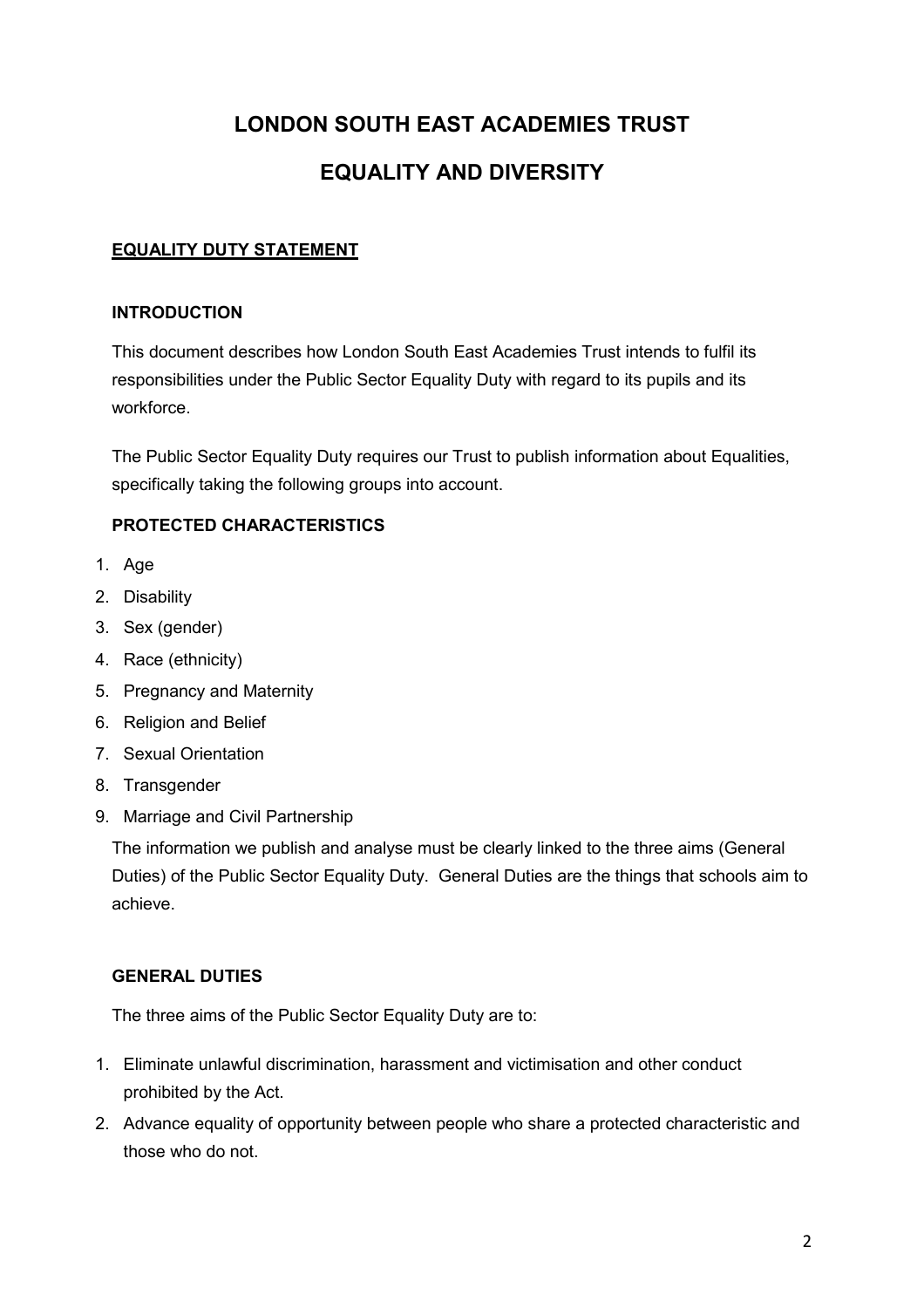3. Foster good relations between people who share a protected characteristic and those who do not.

#### **SPECIFIC DUTIES**

The two specific duties of the Public Sector Equality Duty are intended to help schools meet the general duty. They are to:

- 1. Set Equality Objectives
- 2. Publish information

Much of the information and analysis will relate to the school improvement plan, evaluations and student data – we intend to use the information to improve education for all groups in each of our academies. We want to make sure we know which pupils are doing well and less well so we can plan and improve. We do this by comparing different groups against the whole cohort and against each other. The same applies to our employees.

We work hard to gather this information and it is already being used by our academies to develop their practice and improve outcomes for our pupils. We will use information which tells us we could be doing better to plan for the future and include these actions in our Equalities Objectives.

### **LONDON SOUTH EAST ACADEMIES TRUST EQUALITY OBJECTIVES**

Each academy within our family of schools has their own equality objectives, dependent on their current demographic and annual review. As a whole Trust we aim to:

- Provide a secure environment in which all our children can flourish and achieve under the five outcomes of: be healthy, stay safe, enjoy and achieve, make a positive contribution, and enjoy economic well-being;
- Include and value the contribution of all families to demonstrate our understanding of equality and diversity;
- Provide positive non-stereotyping information about gender roles, diverse ethnic and cultural groups and people with disabilities;
- Improve our knowledge and understanding of issues of anti-discriminatory practice, promoting equality and valuing diversity;
- Make inclusion a thread that runs through all of the activities of the setting;
- Promote inclusive practices beyond our own academies and within our communities;